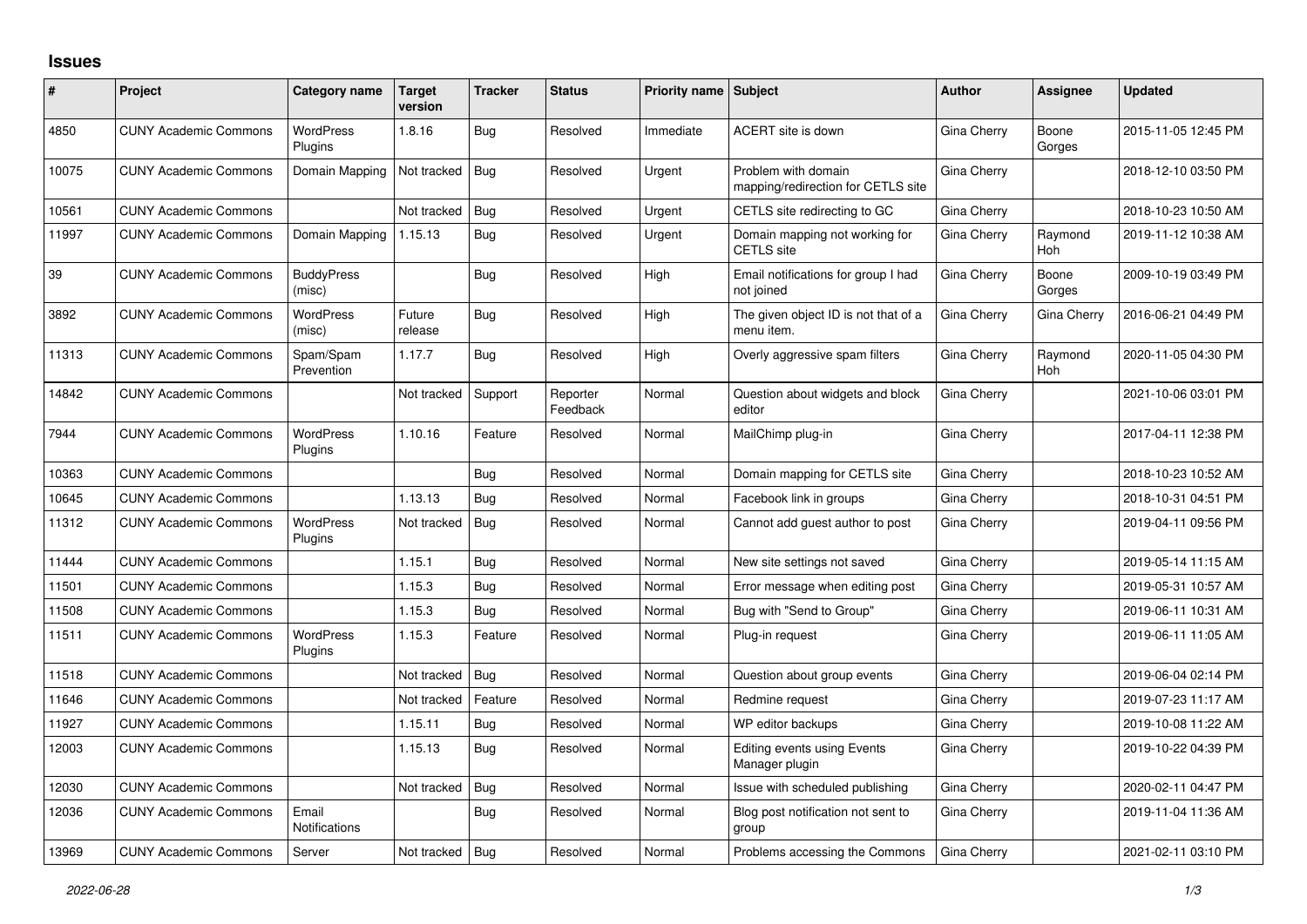| #     | Project                      | Category name                 | <b>Target</b><br>version | <b>Tracker</b> | <b>Status</b>        | Priority name Subject |                                                                              | Author             | Assignee        | <b>Updated</b>      |
|-------|------------------------------|-------------------------------|--------------------------|----------------|----------------------|-----------------------|------------------------------------------------------------------------------|--------------------|-----------------|---------------------|
| 14568 | <b>CUNY Academic Commons</b> | <b>WordPress</b><br>Plugins   | 1.18.14                  | Feature        | Resolved             | Normal                | Plugin request: Gravity Forms<br>Advanced Post Creation Add-On               | Gina Cherry        |                 | 2021-07-13 01:18 PM |
| 15203 | <b>CUNY Academic Commons</b> |                               | Not tracked              | Bug            | Resolved             | Normal                | Comments no longer working                                                   | Gina Cherry        |                 | 2022-01-19 03:41 PM |
| 11507 | <b>CUNY Academic Commons</b> |                               |                          | <b>Bug</b>     | Rejected             | Normal                | Apply layout to existing site?                                               | Gina Cherry        |                 | 2019-05-31 01:33 PM |
| 11582 | <b>CUNY Academic Commons</b> |                               |                          | <b>Bug</b>     | Rejected             | Normal                | Site privacy options                                                         | Gina Cherry        |                 | 2019-06-20 11:26 AM |
| 13704 | <b>CUNY Academic Commons</b> |                               |                          | Bug            | Rejected             | Normal                | Site logo not updating                                                       | Gina Cherry        |                 | 2021-02-23 10:46 AM |
| 3978  | <b>CUNY Academic Commons</b> |                               | Not tracked              | Support        | Abandoned            | Normal                | Newsletter plug-in                                                           | Gina Cherry        |                 | 2017-11-15 01:53 PM |
| 11512 | <b>CUNY Academic Commons</b> |                               |                          | Bug            | Duplicate            | Normal                | Links not opening in new tab                                                 | Gina Cherry        |                 | 2019-06-04 11:08 AM |
| 40    | <b>CUNY Academic Commons</b> | <b>BuddyPress</b><br>(misc)   |                          | <b>Bug</b>     | Resolved             | Normal                | Notification won't go away                                                   | Gina Cherry        | Boone<br>Gorges | 2009-10-19 03:49 PM |
| 3669  | <b>CUNY Academic Commons</b> | <b>WordPress</b><br>Plugins   | 1.7.4                    | Feature        | Resolved             | Normal                | Plug-in request: Collapse-o-matic                                            | Gina Cherry        | Boone<br>Gorges | 2014-11-21 11:14 AM |
| 3976  | <b>CUNY Academic Commons</b> | Email<br>Notifications        | 1.7.18                   | Feature        | Resolved             | Normal                | Emails to blog subscribers should<br>be sent in HTML                         | Gina Cherry        | Boone<br>Gorges | 2015-04-12 02:18 PM |
| 3983  | <b>CUNY Academic Commons</b> | <b>WordPress</b><br>Plugins   | Not tracked              | Support        | Resolved             | Normal                | Bug in list category posts plugin                                            | Gina Cherry        | Boone<br>Gorges | 2015-05-11 11:58 AM |
| 3998  | <b>CUNY Academic Commons</b> | <b>WordPress</b><br>Plugins   | 1.7.19                   | Feature        | Resolved             | Normal                | Voicethread plugin                                                           | Gina Cherry        | Boone<br>Gorges | 2015-04-21 02:35 PM |
| 4751  | <b>CUNY Academic Commons</b> | WordPress<br>Themes           | 1.8.13                   | Feature        | Resolved             | Normal                | Request for two plug-ins                                                     | Gina Cherry        | Boone<br>Gorges | 2015-10-13 09:29 AM |
| 8389  | <b>CUNY Academic Commons</b> | WordPress<br>Plugins          | 1.11.6                   | Feature        | Resolved             | Normal                | Gravity Forms + Custom Post Types<br>plug-in                                 | <b>Gina Cherry</b> | Boone<br>Gorges | 2017-07-06 08:09 PM |
| 9570  | <b>CUNY Academic Commons</b> | <b>WordPress</b><br>Plugins   | 1.12.13                  | <b>Bug</b>     | Resolved             | Normal                | Guest authors in Co-Authors Plus<br>plug-in not working                      | Gina Cherry        | Boone<br>Gorges | 2018-05-01 06:10 PM |
| 10847 | <b>CUNY Academic Commons</b> | <b>Blogs</b><br>(BuddyPress)  | 1.15                     | Feature        | Resolved             | Normal                | Select which blog posts are sent to<br>group                                 | Gina Cherry        | Boone<br>Gorges | 2019-04-23 03:54 PM |
| 11451 | <b>CUNY Academic Commons</b> | Group Blogs                   | 1.16                     | Feature        | Resolved             | Normal                | 'Send to group' checkbox should<br>remain unchecked for saved draft<br>posts | Gina Cherry        | Boone<br>Gorges | 2019-12-04 10:51 AM |
| 15094 | <b>CUNY Academic Commons</b> | Group Invitations 2.0.0       |                          | Bug            | Resolved             | Normal                | Group admins added to site as<br>authors, not admins                         | Gina Cherry        | Boone<br>Gorges | 2022-05-26 11:36 AM |
| 11545 | <b>CUNY Academic Commons</b> | <b>WordPress</b><br>Plugins   | Not tracked              | Support        | <b>New</b>           | Normal                | <b>Twitter searches in WordPress</b>                                         | Gina Cherry        | Matt Gold       | 2019-09-23 01:03 PM |
| 12004 | <b>CUNY Academic Commons</b> |                               | Not tracked              | Support        | Reporter<br>Feedback | Normal                | Notifications for spam blog<br>comments                                      | Gina Cherry        | Raymond<br>Hoh  | 2019-11-01 12:05 PM |
| 10800 | <b>CUNY Academic Commons</b> | Email<br><b>Notifications</b> | 1.14.3                   | <b>Bug</b>     | Resolved             | Normal                | Duplicate email notifications on blog<br>comments                            | Gina Cherry        | Raymond<br>Hoh  | 2019-02-13 06:05 PM |